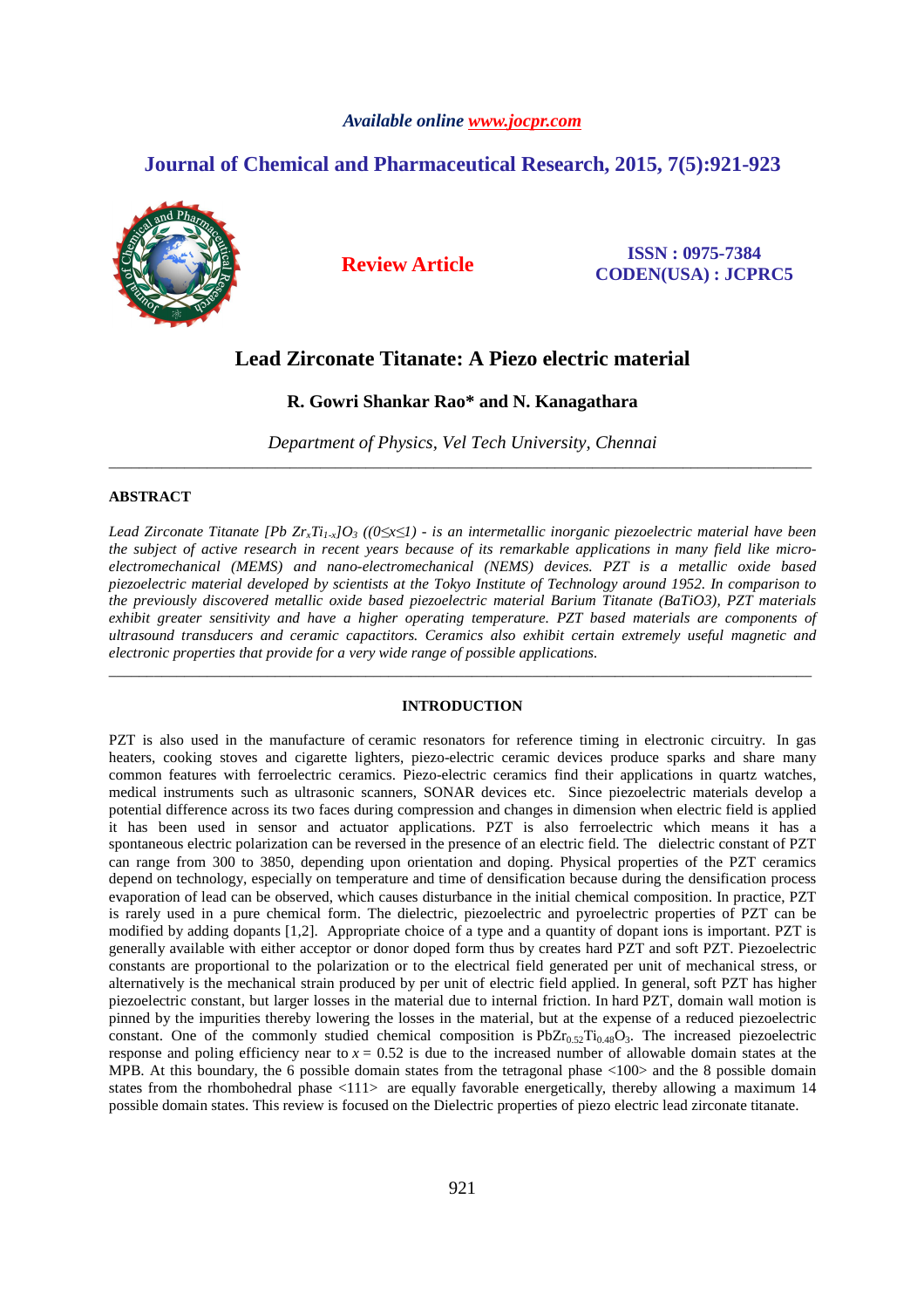Arun Chamola et al reported the structural, dielectric and electrical properties of Lead zirconate titanate and  $CaCu<sub>3</sub>Ti<sub>4</sub>O<sub>12</sub>$  ceramic composite. It is observed that there is a decrease in the dielectric constant with increase in CaCu3Ti4O12 percentage. The prepared ceramic composites have high dielectric constant and low dielectric loss. The temperature dependence of the ac conductivity indicated that the conduction process is due to singly ionized (in ferroelectric region) and doubly ionized (in para electric region). [3]

*\_\_\_\_\_\_\_\_\_\_\_\_\_\_\_\_\_\_\_\_\_\_\_\_\_\_\_\_\_\_\_\_\_\_\_\_\_\_\_\_\_\_\_\_\_\_\_\_\_\_\_\_\_\_\_\_\_\_\_\_\_\_\_\_\_\_\_\_\_\_\_\_\_\_\_\_\_\_*

Suo Baia et al synthesized ultra-long and flexible single-crystalline lead zirconate titanate Pb(Zr0.52Ti0.48)O3 (PZT) nano/ micro-wires (N/MWs)were by hydrothermal method [4].

Many researchers have investigated the thickness effects on dielectric and leakage current properties of ferroelectric thin films for barium-strontium-titanate and lead-based titanates. The interfacial layer between electrode and ferroelectric bulk could cause the deterioration of the dielectric properties due to its low dielectric constant and high trap density. Thin films of erbium doped lead zirconate titanate (PZT) of different thickness were deposited by sol– gel technique on PtyTiO 2ySiO2ySi substrates. Capacitance–voltage measurements show that the dielectric constant continuously increases with the thickness. The leakage current properties also depend on thickness and temperature. It is observed that the calculated interfacial potential barrier height amounts to 0.81 and 0.74 eV, respectively for erbium doped and pure PZT thin films [5].

PZT thin films with Zr/Ti ratio of 52/48 deposited on to platinized silicon wafers using sol-gel techniques were studied. The thickness and crystallographic orientation dependence of the film properties are attributed to several factors. The most important factor is the residual stress in the film which depends on film thickness and processing conditions. Interfacial layers between the film and the electrodes may also contribute to the thickness effects [6]. The dependence of the dielectric and piezoelectric characteristics of the composite on the volume fraction of PZT has been established by Banerjee et al [7]. Addition of Al inclusions and increase of PZT volume fraction has enhanced the dielectric and piezoelectric properties.

Yimnirun et al [8] prepared PZT and PMN powders by a mixed-oxide method and studied the dielectric properties as a function of both temperature and frequency. The results indicate that the dielectric properties of the pure phase PZT and PMN follow that of normal and relaxor ferroelectric behaviors, respectively. The dielectric behaviors of the 0.9PZT - 0.1PMN and 0.7PZT - 0.3PMN ceramics are more those of normal ferroelectrics, while the other compositions are obviously those of relaxor ferroelectrics. It is also observed that the transition temperature decreases and the maximum dielectric constant increases with increasing amount of PMN in the system. Most importantly, this study shows that the dielectric properties of the PZT-PMN ceramics are not linearly dependent of the amount of the end members over the whole compositional range of PZT-PMN as a result of the composite nature of the materials. These results clearly show the significance of PMN in controlling the dielectric behavior of the PZT-PMN system. The development of new endoscopic applications of ultrasound imaging is critically dependent on the availability of efficient broadband transducers with areas of 2 mm<sup>2</sup> or less. The material properties of PZT ceramics for operation in the thickness mode at frequencies >80 MHz are reported [9]. Each of the ceramics tested showed a reduction in k, with increasing frequency. In a fine grained PZT, values of k, as high as 0.44 were measured at 80 MHz. The effects of grain size were also evident in the measurement of frequency dependent mechanical losses. Experimental and theoretical analysis of I mm2 45-kIHz PZT transducer verified the validity of the properties measurements and demonstrated excellent insertion loss and bandwidth characteristics. The minimum insertion loss of -17.5 dB is in good agreement with theory and is a marked improvement over the performance of polymer devices. Details on the fabrication and testing of high frequency ceramic transducers are described. The results suggest that ceramic transducers may offer improved performance over polymer devices in the 25-80 MHz range, particularly when the area of the device is small  $(< 2 \text{ mm}$ ). The results of the materials properties of the three test ceramics indicated that these materials were well suited for use in high frequency transducers.

Graphene oxide is a highly orderly compound has piezoelectric responses and investigated by Zhenyue Chang et al. via first-principles density functional calculations [10]. Graphene oxide found its potential applications in actuation material for designing. Due to the excellent piezoelectric properties, the robust molecular structures, and an atomic thickness, GO crystals are promising two-dimensional piezoelectric materials for MEMS/NEMS actuators and sensors. Recently, Ong et al. 11] used density functional theory (DFT) calculations to study the piezoelectric properties of graphene-based materials. It is well known that the piezoelectric effect only exists in crystalline materials with no inversion symmetry. Pengtao Xu et al studied the structural and electronic properties of graphene